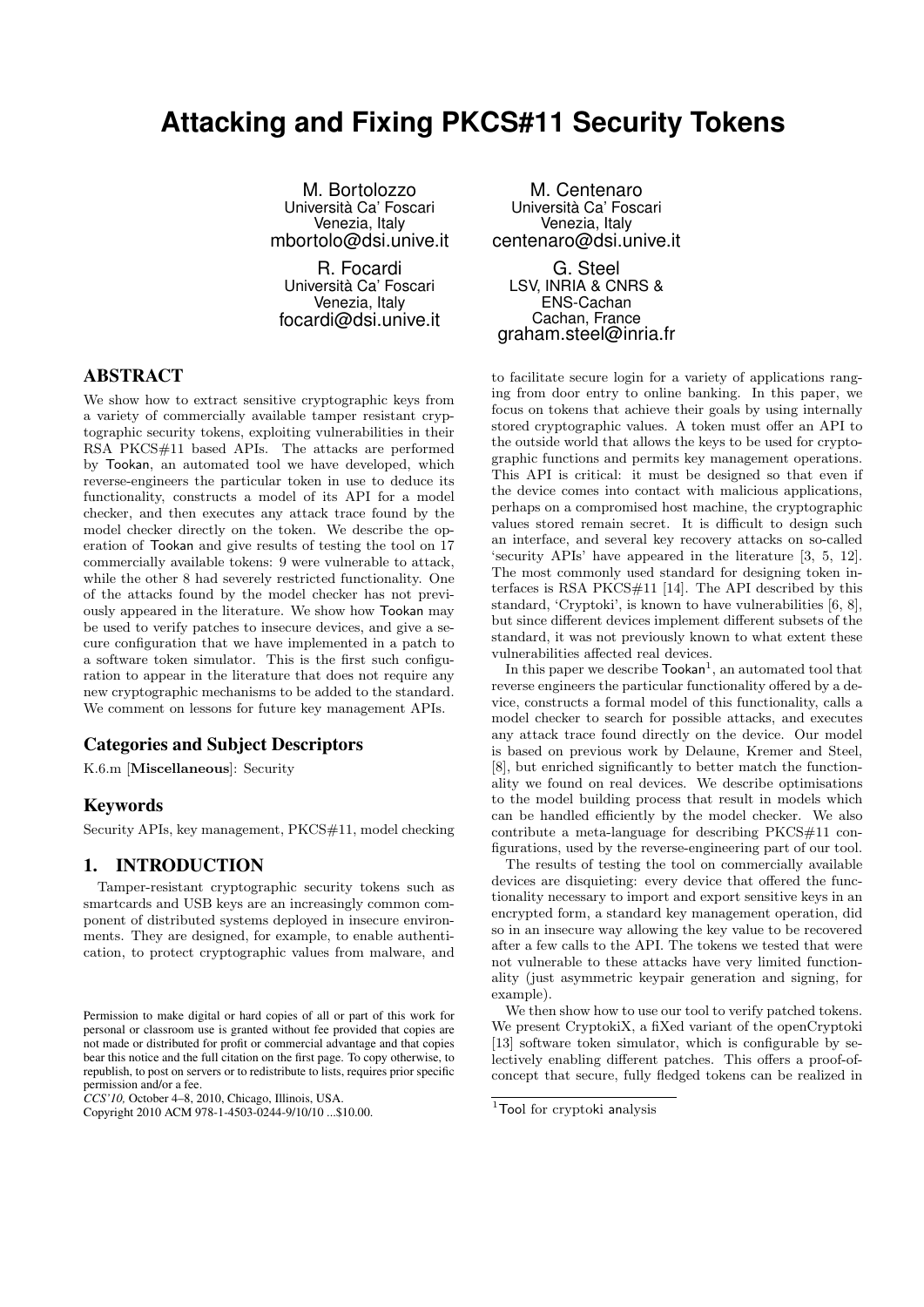practice. At the same time, this has allowed us to test our reverse-engineering framework on (simulated) devices implementing various combinations of security patches. Among its patches, CryptokiX includes the first secure configuration to appear in the literature that does not require any new cryptographic mechanisms to be added to the standard.

Finally, we comment on the lessons for the next generation of standards for cryptographic key management such as IEEE 1619.3 and the OASIS Key Management Interoperability Protocol, currently in the draft stage.

The paper is organized as follows. We first briefly review the PKCS#11 API and some of its known problems which can lead to vulnerabilities (section 2). We then describe our formal model of the API and show how our tool extracts information from the token to allow us to build the model for a particular device (section 3). We give our experimental results on various commercially available devices in section 4. We describe how to use the tool to find secure configurations in section 5. We conclude with a discussion of open problems and future key management APIs in section 6.

## 2. THE PKCS#11 API

RSA PKCS#11 describes its 'Cryptoki' API in just under 400 pages [14]. We only have room here for a brief description, and we will concentrate on the details that give rise to the category of vulnerabilities found by our tool. In a PKCS#11-based API, applications initiate a session with the cryptographic token, by supplying a PIN. Note that if malicious code is running on the host machine, then the user PIN may easily be intercepted, e.g. by a keylogger or by a tampered device driver, allowing an attacker to create his own sessions with the device, a point conceded in the security discussion in the standard [14, p. 31]. PKCS $\#11$ is intended to protect its sensitive cryptographic keys even when connected to a compromised host.

Once a session is initiated, the application may access the objects stored on the token, such as keys and certificates. However, access to the objects is controlled. Objects are referenced in the API via handles, which can be thought of as pointers to or names for the objects. In general, the value of the handle, e.g. for a secret key, does not reveal any information about the actual value of the key. Objects have *attributes*, which may be bitstrings e.g. the value of a key, or Boolean flags signalling properties of the object, e.g. whether the key may be used for encryption, or for encrypting other keys. New objects can be created by calling a key generation command, or by 'unwrapping' an encrypted key packet. In both cases a fresh handle is returned.

When a function in the token's API is called with a reference to a particular object, the token first checks that the attributes of the object allow it to be used for that function. For example, if the encrypt function is called with the handle for a particular key, that key must have its encrypt attribute set. To protect a key from being revealed, the attribute sensitive must be set to true. This means that requests to view the object's key value via the API will result in an error message. Once the attribute sensitive has been set to true, it cannot be reset to false. This gives us the principal security property stated in the standard: attacks, even if they involve compromising the host machine to obtain the PIN, cannot "compromise keys marked 'sensitive', since a key that is sensitive will always remain sensitive", [14, p. 31]. Such a key may be exported outside the device if it is encrypted **Initial knowledge:** The intruder knows  $h(n_1, k_1)$  and  $h(n_2, k_2)$ . The name  $n_2$  has the attributes wrap and decrypt set whereas  $n_1$  has the attribute sensitive and extractable set.

Trace:

Wrap:  $h(n_2, k_2)$ ,  $h(n_1, k_1) \rightarrow \{k_1\}_{k_2}$ SDecrypt:  $h(n_2, k_2)$ ,  ${k_1}_{k_2} \rightarrow k_1$ 

#### Figure 1: Wrap/Decrypt attack

by another key, but only if its extractable attribute is set to true. An object with an extractable attribute set to false may not be read by the API, and additionally, once set to false, the extractable attribute cannot be set to true. Protection of the keys essentially relies on the sensitive and extractable attributes.

#### *Attacks on PCKS#11*

A number of recent papers have shown attacks which compromise sensitive keys [6, 8, 11]. Many of these are 'key separation' attacks, where the attributes of a key are set in such a way as to give a key conflicting roles. Clulow gives the example of a key with the attributes set for decryption of ciphertexts, and for 'wrapping', i.e. encryption of other keys for secure transport [6]. To determine the value of a sensitive key, the attacker simply wraps it and then decrypts it, as shown in Figure 1. Here we introduce our notation for PKCS#11 based APIs, defined more formally in the next section:  $h(n_1, k_1)$  is a predicate stating that there is a handle  $n_1$  for a key  $k_1$  stored on the device. The symmetric encryption of  $k_1$  under key  $k_2$  is represented by  $\{k_1\}_{k_2}$ . Note also that according to the wrapping formats defined in PKCS#11, the device cannot tell whether an arbitrary bitstring is a cryptographic key or some other piece of plaintext. Thus when it executes the decrypt command, it has no way of telling that the packet it is decrypting contains a key.

Delaune, Kremer and Steel proposed a Dolev-Yao style abstract model for PKCS#11 APIs, and showed how difficult it is to prevent these kinds of attacks: the commands can be restricted to prevent certain conflicting attributes from being set on the same object, but still more attacks arise [8]. However, it was not known whether any real devices following the standard actually implement key management like this, since much of the functionality is optional. This was a motivation for the tool we describe in this paper. Furthermore, no previous analysis of PKCS#11 gives a configuration that is proven secure without adding new mechanisms to the standard. This was another motivation for our work.

Note that our tool is focused on these attacks that involve no cryptanalysis. There are further known vulnerabilities in PKCS#11 APIs exploiting particular details of the cryptographic algorithms supported [6]. Covering these remains as further work for our tool development project.

#### 3. MODEL

Our model follows the approach used by Delaune, Kremer and Steel (DKS) [8]. The idea is to model the device as being connected to a host under the complete control of an intruder, representing a malicious piece of software.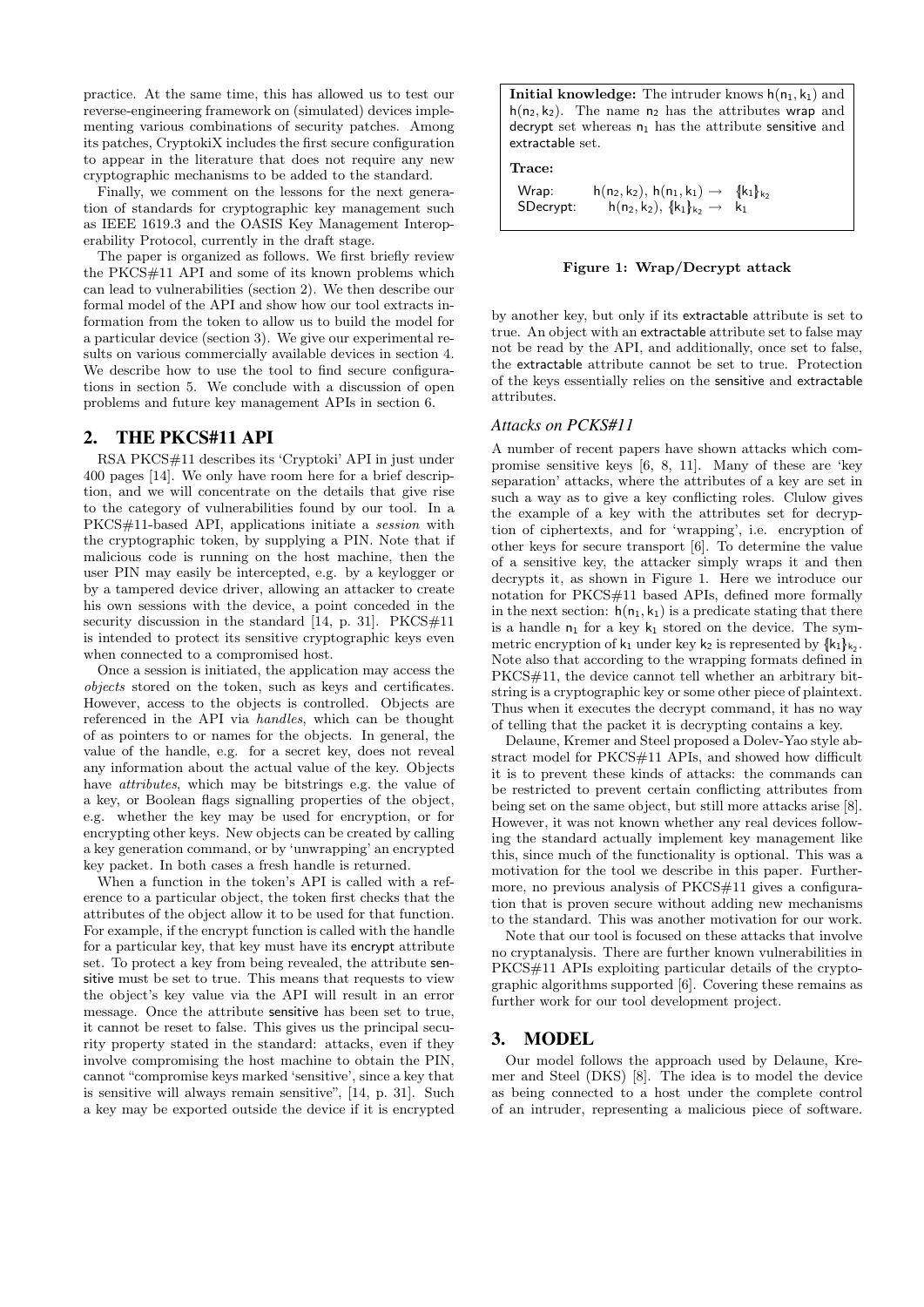The intruder can call the commands of the API in any order he likes using any values that he knows. We abstract away details of the cryptographic algorithms in use, following the classical approach of Dolev and Yao [10]. Bitstrings are modelled as terms in an abstract algebra and the rules of the API and the abilities of an attacker are written as deduction rules in the algebra. The intruder is assumed not to be able to crack the encryption algorithm by brute-force search or similar means, thus he can only read an encrypted message if he has the correct key. We analyse security as reachability, in the model, of attack states, i.e. states where the intruder knows the value of a key stored on the device with the sensitive attribute set to true, or the extractable attribute set to false.

#### 3.1 Basic Notions

We assume a given *signature*  $\Sigma$ , i.e. a finite set of function symbols, with an arity function  $ar : \Sigma \to \mathbb{N}$ , a (possibly infinite) set of names  $N$  and a (possibly infinite) set of variables  $X$ . Names represent keys, data values, nonces, etc. and function symbols model cryptographic primitives, e.g.  $\{x\}$  representing symmetric encryption of plaintext x under key y, and  $\{x\}$  representing public key encryption of x under y. Function symbols of arity 0 are called constants. This includes the Boolean constants true  $(\top)$  and false  $(\bot)$ . The set of plain terms  $\mathcal{PT}$  is defined by the following grammar:

$$
t, t_i := x \nvert n \nvert n \in \mathcal{N}
$$
\n
$$
f(t_1, \ldots, t_n) \nvert f \in \Sigma \text{ and } ar(f) = n
$$

We also consider a finite set  $\mathcal F$  of predicate symbols, disjoint from  $\Sigma$ , from which we derive a set of facts. The set of facts is defined as

$$
\mathcal{FI} = \{p(t, b) \mid p \in \mathcal{F}, t \in \mathcal{PT}, b \in \{\top, \bot\}\}\
$$

In this way, we can explicitly express the Boolean value b of an attribute p on a term t by writing  $p(t, b)$ . For example, to state that the key referred to by n has the wrap attribute set we write  $w \cdot \text{rap}(n, \top)$ . This is a difference in the syntax of our model compared to DKS, where attributes are expressed as literals (wrap(n) or  $\neg$ wrap(n)).

The description of a system is given as a finite set of rules of the form

$$
T;L \xrightarrow{\text{new } \tilde{n}} T';L'
$$

where  $T, T' \subset \mathcal{PT}$  are sets of plain terms  $L, L' \subset \mathcal{F}$  are sets of facts and  $\tilde{n} \subseteq \mathcal{N}$  is a set of names. The intuitive meaning of such a rule is the following. The rule can be fired if all terms in  $T$  are in the intruder knowledge and if all the facts in  $L$  hold in the current state. The effect of the rule is that terms in  $T'$  are added to the intruder knowledge and the valuation of the attributes is updated to satisfy  $L'$ . The new  $\tilde{n}$  means that all the names in  $\tilde{n}$  need to be replaced by fresh names in  $T'$  and  $L'$ . This allows us to model nonce or key generation: if the rule is executed several times, the effects are different as different names will be used each time.

Example The following rule models wrapping:

$$
\mathsf{h}(x_1,y_1),\mathsf{h}(x_2,y_2);\;\mathsf{wrap}(x_1,\!{\top}),\mathsf{extract}(x_2,\!{\top})\rightarrow\{y_2\}_{y_1}
$$

Intuitively,  $h(x_1, y_1)$  is a handle  $x_1$  for key  $y_1$  while term  $\{y_2\}_{y_1}$ represents a key  $y_2$  wrapped with  $y_1$ . Since the attribute wrap for key  $y_1$  is set, noted as unwrap $(x_1,\top)$ , and key  $y_2$  is



Figure 2: Tookan system diagram

extractable, written extract( $x_2$ ,  $\top$ ), then we can wrap  $y_2$  with  $y_1$ , creating  $\{y_2\}_{y_1}$ .

The semantics of the model is defined in a standard way in terms of a transition system. Each state in the model consists of a set of terms in the intruder's knowledge, and a set of global state predicates. The intruder's knowledge increases monotonically with each transition, but the global state is non-monotonic. For a formal semantics, we refer to the literature [8].

## 3.2 Modelling Real Tokens

The motivation for our work was to try to model the PKCS#11 implementations of real tokens. Our experiments on the tokens proceed following the system diagram in figure 2. First, Tookan extracts the capabilities of the token following a reverse engineering process (1). The results of this task are written in a meta-language for PKCS#11 models, described below. Tookan uses this information to generate a model in the above described style (2), which is given as input to the SATMC model checker [1]. Model checker output (3) is sent to Tookan for testing on the token (4).

In table 1 we give the syntax for the model meta-language. The language describes the functions and attributes supported by the token. It is also designed to capture the restrictions on functionality the token imposes. In table 2 we give our model for PKCS#11 showing how it is parametrised by the meta-model. We describe this relationship in more detail below. Note that due to space constraints, the model we give here is slightly simplified: in Tookan we construct separate sets of Attribute\_Restrictions and Templates for asymmetric and symmetric keys, since many tokens impose quite different policies for these two different types. The full syntax and all the configurations derived during our experiments on real tokens can be viewed online<sup>2</sup>.

#### *Cryptographic Keys and Key Attributes*

Tookan tests to see if a token supports the generation of asymmetric or symmetric keys, and returns the results, respectively, in the Booleans supports\_symmetric\_keys and supports\_asymmetric\_keys. By trying successive key generation commands, Tookan extracts the list of attributes in use for key objects and delivers these as the list attributes. These are used throughout the construction of the model and are noted as  $A$  in table 2. Note that as shown in the BNF in table 1, we restrict attention at the moment to a subset of PKCS#11 attributes. We do not consider signing and verification capabilities for example.

#### *Functions*

Tookan returns a list of functions supported, including one important function not modelled in the DKS work: CreateObject. This function allows the application to directly

 $^2$ http://secgroup.ext.dsi.unive.it/pkcs11-security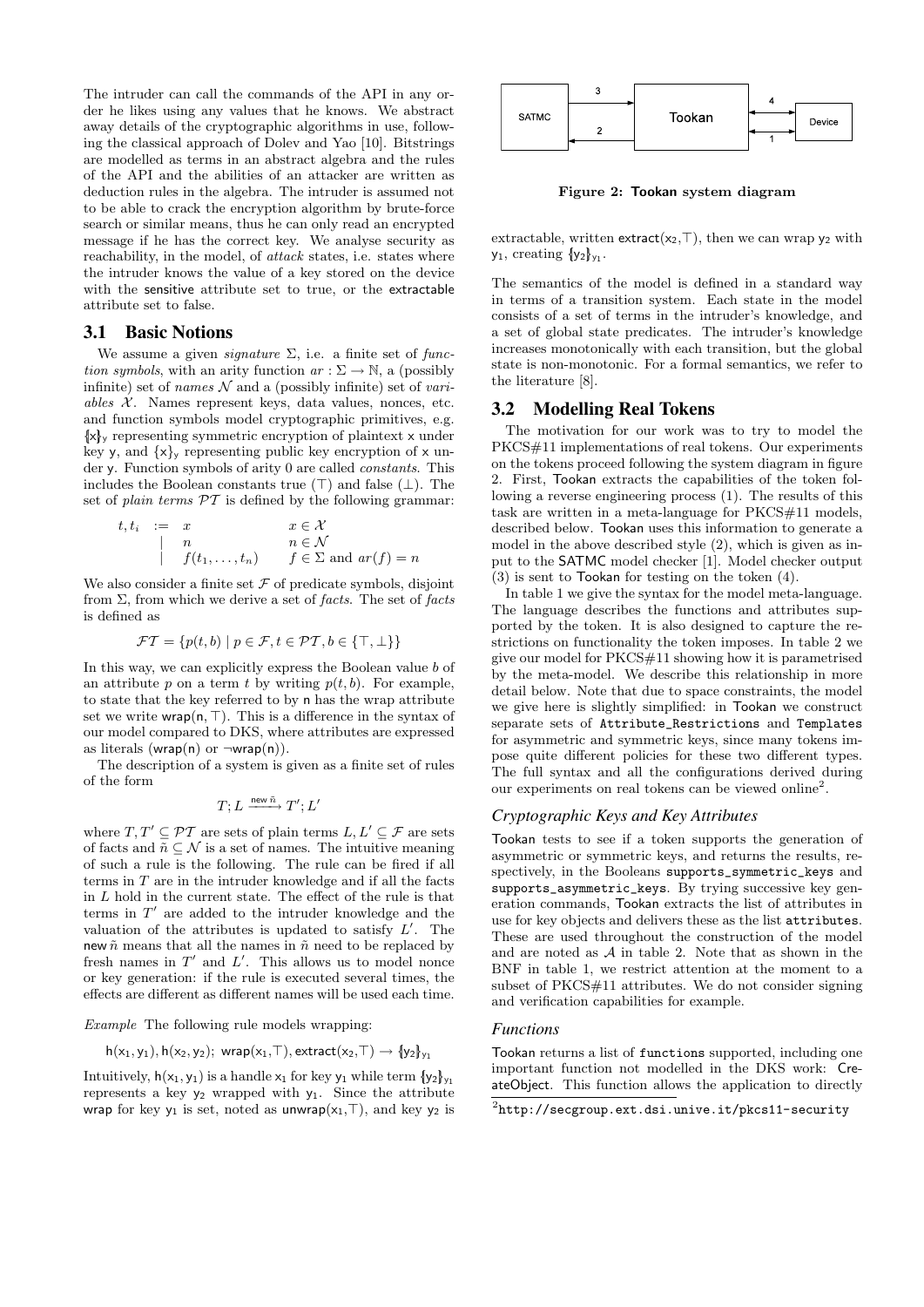| PKCS11_CONFIG                      | = Key_Types<br>Functions<br>Attributes<br>Attribute_Restrictions<br>Templates<br>Flags                    |  |  |  |  |
|------------------------------------|-----------------------------------------------------------------------------------------------------------|--|--|--|--|
| Key_Types                          | = supports_symmetric_keys(BOOL);<br>supports_asymmetric_keys(BOOL);                                       |  |  |  |  |
| Functions                          | = functions( FunctionList);                                                                               |  |  |  |  |
| FunctionList                       | $=$ nil $\vert$<br>Function, FunctionList                                                                 |  |  |  |  |
| Function                           | = wrap   unwrap   encrypt   decrypt   create_object                                                       |  |  |  |  |
| Attributes                         | = attributes( AttributeList);                                                                             |  |  |  |  |
| AttributeList                      | = nil   Attribute, AttributeList                                                                          |  |  |  |  |
| Attribute                          | = sensitive   extract   always_sensitive  <br>never_extract   wrap   unwrap   encrypt  <br>decrypt        |  |  |  |  |
| Attribute_Restrictions = Sticky_On | Sticky_Off<br>Conflicts<br>Tied                                                                           |  |  |  |  |
| Sticky_On                          | = sticky_on( AttributeList );                                                                             |  |  |  |  |
| Sticky_Off                         | = sticky_off( AttributeList );                                                                            |  |  |  |  |
| Conflicts                          | = conflict( AttributePairList);                                                                           |  |  |  |  |
| Tied                               | = tied( AttributePairList );                                                                              |  |  |  |  |
|                                    | AttributePairList = nil   ( Attribute,Attribute ) ,            AttributePairList                          |  |  |  |  |
| Templates                          | = generate_templates(TemplateList);<br>create_templates(TemplateList);<br>unwrap_templates(TemplateList); |  |  |  |  |
| TemplateList                       | = nil   (Template), TemplateList                                                                          |  |  |  |  |
| Template                           | = nil   ( Attribute , BOOL ) , Template                                                                   |  |  |  |  |
| Flags                              | = sensitive_prevents_read(BOOL);<br>unextractable_prevents_read(BOOL);                                    |  |  |  |  |
| BOOL                               | = true   false                                                                                            |  |  |  |  |

Table 1: Syntax of Meta-language for describing PKCS#11 configurations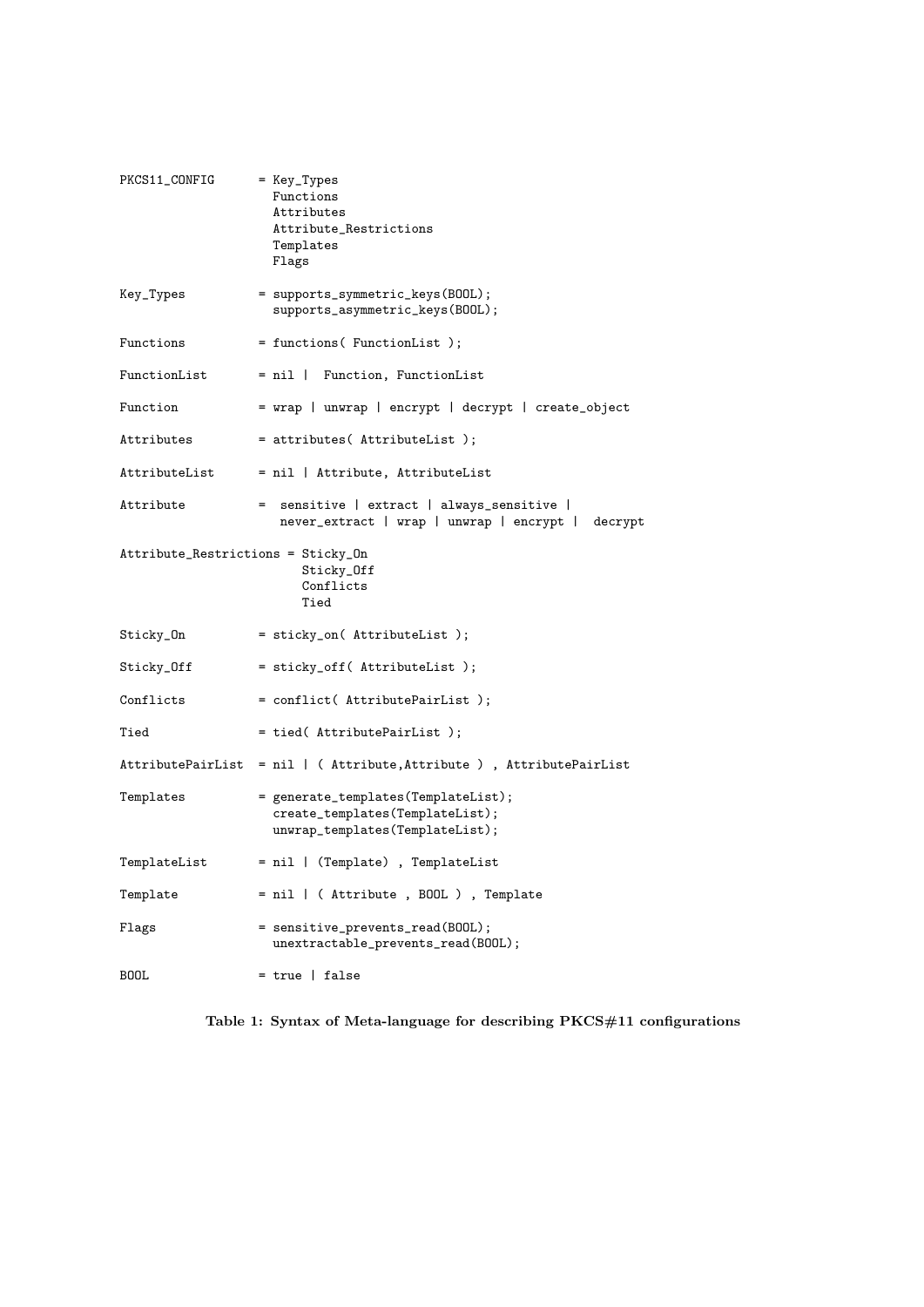KeyGenerate :  $\xrightarrow{\text{new } n,k}$  h(n, k);  $\mathcal{A}(n, B)$  (with  $B \in \mathcal{G}$ ) KeyPairGenerate :  $\xrightarrow{\text{new n,s}} h(n, s), \text{pub}(s); \mathcal{A}(n, B) \text{ (with } B \in \mathcal{G})$ 

 $W \r{rap} (\r{sym/sym}) : h(x_1, y_1), h(x_2, y_2); w \r{rap}(x_1, \top), \r{extract}(x_2, \top) \rightarrow \{y_2\}_y$ Wrap (sym/asym) :  $h(x_1, priv(z)), h(x_2, y_2)$ ; wrap $(x_1, T), extract(x_2, T) \rightarrow \{y_2\}_{pub(z)}$ Wrap (asym/sym) :  $h(x_1, y_1)$ ,  $h(x_2, priv(z))$ ; wrap $(x_1, T)$ , extract $(x_2, T) \rightarrow \{priv(z)\}_{y_1}$ 

Unwrap (sym/sym) : ; unwrap $(x, \top)$ ,  $\xrightarrow{\text{new } n_1}$  h $(n_1, y_1)$ ;  $\mathcal{A}(n_1, B)$ (with  $B \in \mathcal{U}$ )  $\mathsf{Unwrap}\left(\mathsf{sym}/\mathsf{asym}\right): \ \ \mathsf{h}(\mathsf{x}, \mathsf{priv}(\mathsf{z})), \{\mathsf{y}_1\}_{\mathsf{pub}(\mathsf{z})}; \ \mathsf{unwrap}(\mathsf{x}, \top), \ \ \stackrel{\mathsf{new} \ \mathsf{n}_1}{\xrightarrow{\hspace*{0.8cm}}} \ \ \mathsf{h}(\mathsf{n}_1, \mathsf{y}_1); \ \mathcal{A}(\mathsf{n}_1, \mathsf{B})$ (with  $B \in \mathcal{U}$ )  $\mathsf{Unwrap}\left(\mathsf{asym} / \mathsf{sym} \right) : \qquad \mathsf{h}(\mathsf{x}, \mathsf{y}_2), \{\mathsf{priv}(\mathsf{z})\}_{\mathsf{y}_2}; \; \mathsf{unwrap}(\mathsf{x}, \top), \; \xrightarrow{\mathsf{new} \; \mathsf{n}_1} \; \; \mathsf{h}(\mathsf{n}_1, \mathsf{priv}(\mathsf{z})) ; \; \mathcal{A}(\mathsf{n}_1, \mathsf{B})$ (with  $B \in \mathcal{U}$ )

> SEncrypt :  $h(x_1, y_1), y_2$ ; encrypt $(x_1, \top) \rightarrow \{y_2\}_{y_1}$  $\mathsf{SDecrypt:}\quad \mathsf{h}(\mathsf{x}_1,\mathsf{y}_1), \{\mathsf{y}_2\}_{\mathsf{y}_1};\ \mathsf{decrypt}(\mathsf{x}_1,\top)\quad\mathsf{\rightarrow}\quad \mathsf{y}_2$

AEncrypt :  $h(x_1, \text{priv}(z)), y_1; \text{ encrypt}(x_1, \top) \rightarrow \{y_1\}_{\text{pub}(z)}$ ADecrypt :  $h(x_1, priv(z)), \{y_2\}_{pub(z)}$ ; decrypt $(x_1, T) \rightarrow y_2$ 

SetAttribute : 
$$
h(x_1, y_1)
$$
;  $a(x_1, \perp)$ ,  $\mathcal{A}^{\text{conf}(a)}(x_1, \perp) \rightarrow$ ;  $a(x_1, \top)$ ,  $\mathcal{A}^{\text{tied}(a)}(x_1, \top)$   
(with  $a \in \mathcal{A} \setminus \text{sticky_{off_{\text{attributes}}}}$ )

UnsetAttribute :  $h(x_1, y_1); a(x_1, \top) \rightarrow ; a(x_1, \bot), \mathcal{A}^{\text{tied(a)}}(x_1, \bot)$ (with  $a \in \mathcal{A} \setminus \text{sticky\_on\_attributes}$ )

CreateObject : x;  $\xrightarrow{\text{new n}} h(n,x); \mathcal{A}(n,B)$  (with  $B \in \mathcal{C}$ )

GetAttribute :  $h(n, x)$ ; extract $(n, b_e)$ , sensitive $(n, b_s) \rightarrow x$ 

with  $b_e, b_s \in \{\perp, \perp\}$  and sensitive\_prevents\_read $(\top) \Rightarrow b_s = \bot$  and  ${\tt unextractable\_prevents\_read}(\top) \Rightarrow {\tt b_e} = \top$  $\setminus$ A

Notation:  $-\mathcal{A} = \{a_1, \ldots, a_m\}$  denotes the (ordered) set of attributes

 $-B = \{b_1, \ldots, b_m\}$  denotes a *template*, i.e. a set of Boolean values for attributes A

 $\sqrt{ }$  $\overline{1}$ 

- $\mathcal{A}(n, B)$  stands for  $a_1(n, b_1), \ldots, a_m(n, b_m)$  while  $\mathcal{A}(n, b)$  stands for  $a_1(n, b), \ldots, a_m(n, b)$
- $\mathcal{B}(n, B)$ , with  $\mathcal{B} = \{a_{j_1}, \ldots, a_{j_k}\} \subseteq \mathcal{A}$  denotes  $a_{j_1}(n, b_{j_1}), \ldots, a_{j_k}(n, b_{j_k}),$  i.e.,
- the projection of  $\mathcal{A}(n, B)$  on  $\mathcal{B}$
- $\mathcal{A}^{\text{conf(a)}}$  is the subset of attributes  $a' \in \mathcal{A}$  conflicting with a, i.e., such that conflict(a', a)
- $\mathcal{A}^{tied(a)}$  is the subset of attributes  $a' \in \mathcal{A}$  tied to a, i.e., such that  $\textsf{tied}(a',a)$

Table 2: PKCS#11 key management subset with side conditions from the meta-language of table 1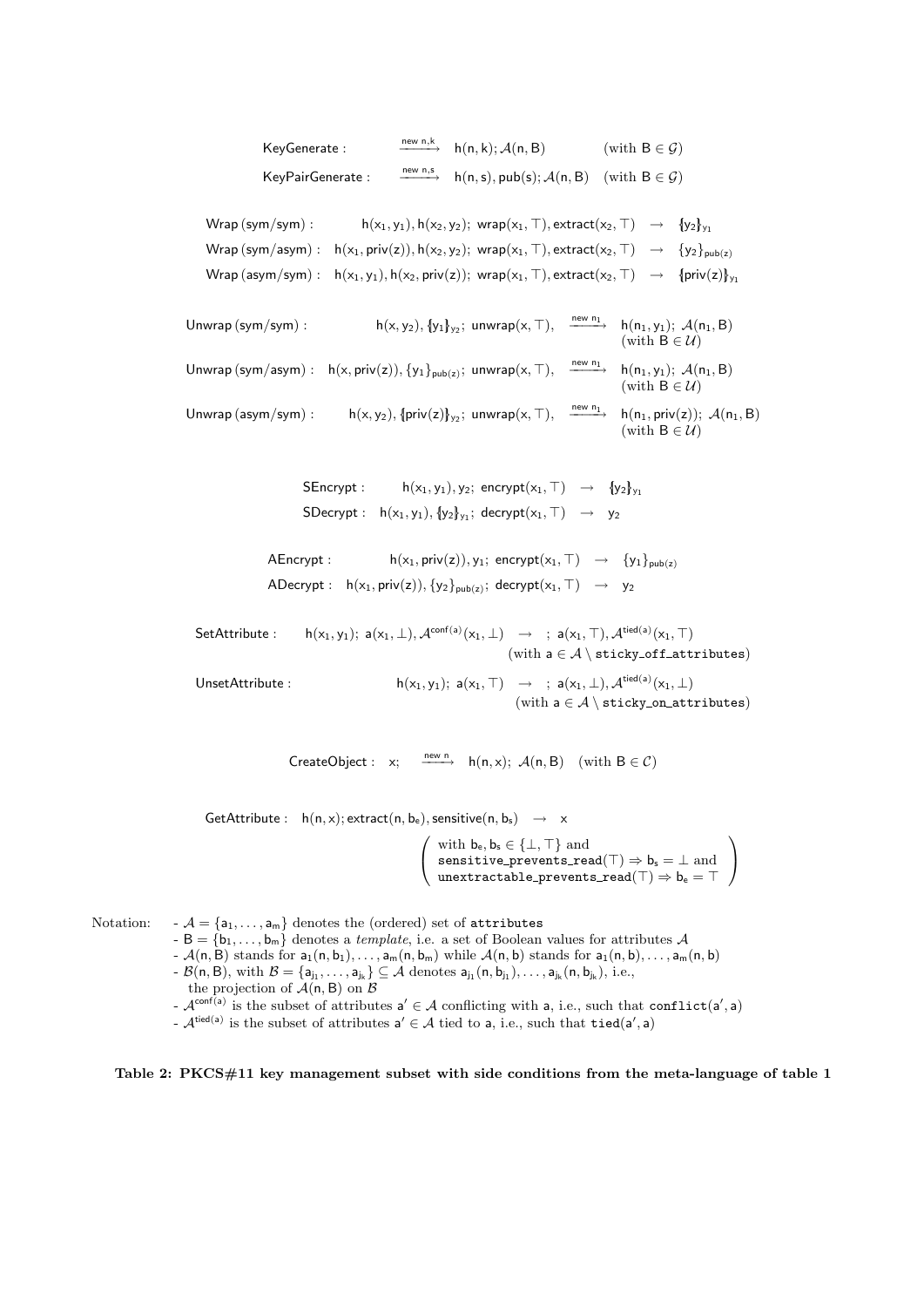set the value of a new key on the device. Only the functions on the list are included in the final model.

## *Key Generation Templates*

A major difference between our model and the DKS model is that we take into account key templates. In DKS, the key generation commands create a key with all its attributes unset [8, Fig. 2]. Attributes are then be enabled one by one using the SetAttribute command. In our experiments with real devices, we discovered that some tokens do not allow attributes of a key to be changed. Instead, they use a key template specifying settings for the attributes which are given to freshly generated keys. Templates are used for the import of encrypted keys (unwrapping), key creation using CreateObject and key generation. The template to be used in a specific command instance is specified as a parameter, and must come from a set of valid templates, which we label  $\mathcal{G}, \mathcal{C}$ and  $U$  for the valid templates for key generation, creation and unwrapping respectively. Tookan can construct the set of templates in two ways: the first, by exhaustively testing the commands using templates for all possible combinations of attribute settings, which may be very time consuming, but is necessary if we aim to verify the security of a token. The second method is to construct the set of templates that should be allowed based on the reverse-engineered attribute policy (see next paragraph). This is an approximate process, but can be useful for quickly finding attacks. Indeed, in our experiments, we found that these models reflected well the operation of the token, i.e. the attacks found by the model checker all executed on the tokens without any 'template invalid' errors.

## *Attribute Policies*

Most tokens we tested attempt to impose some restrictions on the combinations of attributes that can be set on a key and how these may be changed. Some restrictions are listed as mandatory in the standard, though we found that not all tokens actually implement them. In our meta-model language, we describe four kinds of restriction that Tookan can infer from its reverse engineering process:

Sticky\_on These are attributes that once set, may not be unset. The PKCS#11 standard lists some of these [14, Table 15]: sensitive for secret keys, for example. As shown in table 2, the UnsetAttribute rule is only included for attributes which are not sticky on. To test if a device treats an attribute as sticky on, Tookan attempts to create a key with the attribute on, and then calls SetAttribute to change the attribute to off.

Sticky\_off These are attributes that once unset may not be set. In the standard, extractable is listed as such an attribute. As shown in table 2, the SetAttribute rule is only included for attributes which are not sticky off. To test if a device treats an attribute as sticky on, Tookan attempts to create a key with the attribute off, and then calls SetAttribute to change the attribute to on.

Conflicts Many tokens (appear to) disallow certain pairs of attributes to be set, either in the template or when changing attributes on a live key. For example, some tokens do not allow sensitive and extractable to be set on the same key. As shown in table 2, the SetAttribute rule is adjusted to prevent conflicting attributes from being set on an object or on the template. When calculating the template sets  $\mathcal{C}, \mathcal{G}, \mathcal{U}$  (see

above), we forbid templates which have both the conflicting attributes set. To test if a device treats an attribute pair as a conflict, Tookan attempts to generate a key with the the pair of attributes set, then if no error is reported, it calls GetAttribute to check that the token really has created a key with the desired attributes set.

Tied Some tokens automatically set the value of some attributes based on the value of others. For example, many tokens set the value of always\_sensitive based on the value of the attribute sensitive. As shown in table 2, the SetAttribute and UnsetAttribute rules are adjusted to account for tied attributes. The template sets  $\mathcal{C}, \mathcal{G}, \mathcal{U}$  are also adjusted accordingly. To test if a device treats an attribute pair as tied, Tookan attempts to generate a key with some attribute a on and all other attributes off. It then uses GetAttribute to examine the key as it was actually created, and tests to see if any other attributes were turned on.

## *Respecting the Standard*

Tookan checks two vital aspects of the token's behaviour: footnote 7 in table 15 of the standard specifies that certain attributes of an object may not be revealed via a GetAttribute query if either the object's sensitive attribute is set to true, or the extractable attribute is set to false. We test these conditions independently by attempting to read the attribute giving the true value of a secret key. The results are respectively stored in sensitive\_prevents\_read and unextractable\_prevents\_read. Clearly if either of these are false for a real token, we have a vulnerability, since these are two of the critical security properties the token is supposed to provide. Nevertheless, we include them in our model since several of the tokens we tested fail to enforce these restrictions.

# *Optimising the Template Set*

For tokens which allow a large number of different templates, the sets  $\mathcal{C}, \mathcal{G}, \mathcal{U}$  can get very large, which creates a model that is very slow to search. We apply some simple optimisations to the template set that make a significant improvement to performance. Specifically, we construct a set of attributes  $A^+$  which only appear in the model set to true and do not appear in any conflicts. It is easy to see that if there are no rules that test this attribute is false, and it does not affect the value of any other attributes, then we need only construct templates where these attributes are set to true. Likewise, we construct a set of attributes  $A^-$  which only appear in the model set to false. We need not construct templates where this attribute is true.

## *Implementing Abstractions for Proving Security*

In previous work [11], we proved that for models where attributes are static (i.e. they are all both sticky on and sticky off), we can make an over-approximation for the generation of fresh handles and keys that allows us to prove security for an unbounded number of handles and keys using a small finite model. Intuitively, the idea is to generate one key for each template, and to allocate one handle for each template. If a template is used twice, the same handle is generated, even if the key is different. Tookan has an option that builds a model following this abstraction. Since it is an over approximation, the abstract model may suggest false attacks. In this case, the user can switch back to the con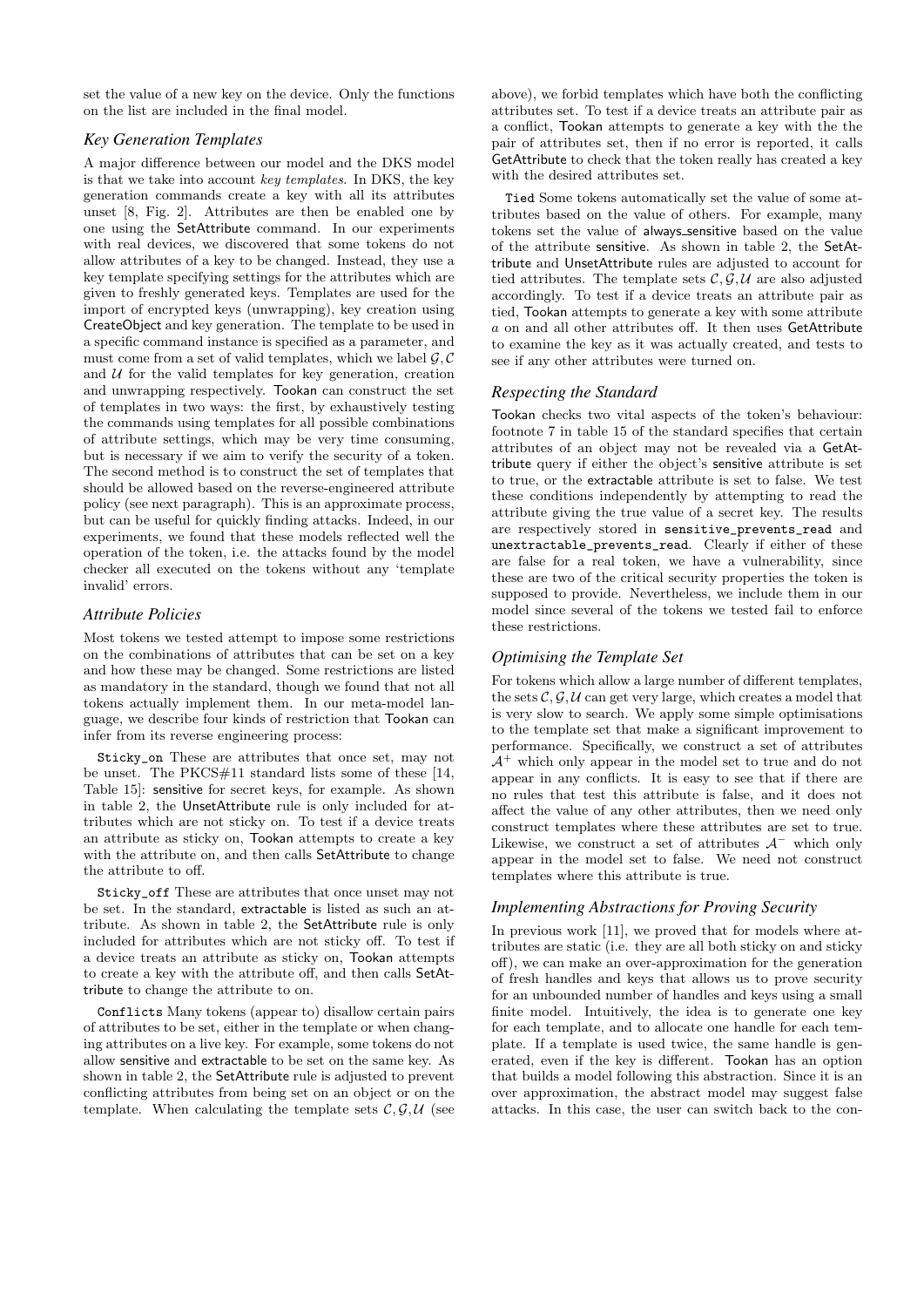crete, bounded model, where a user defined number of fresh handles and keys are used.

# 3.3 Limitations of Reverse Engineering

Our reverse engineering process is not complete: it may result in a model that is too restricted to find some attacks possible on the token, and it may suggest false attacks which cannot be executed on the token. This is because in theory, no matter what the results of our finite test sequence, the token may be running any software at all, perhaps even behaving randomly. However, if a token implements its attribute policy in the manner in which we can describe it, i.e. as a combination of sticky on, sticky off, conflict and tied attributes, then our process is complete in the sense that the model built will reflect exactly what the token can do (modulo the usual Dolev-Yao abstractions for cryptography).

In our testing, the model performed very well: the Tookan consistently found true attacks on flawed tokens, and we were unable to find 'by hand' any attacks on tokens which the model checker deemed secure. This suggests that real devices do indeed implement their attribute policies in a manner similar to our model.

# 4. RESULTS

In this section, we report experimental results from using our tool to find attacks on commercially available devices. We acquired as many tokens as we could subject to our lab budgets, and the retail or loan availability of single tokens and cards. Tokens cost anything from 20 to 400 USD, with the global market estimated at 5 billion  $\text{USD}^3$ . We also tested our tool on two software simulators, intended for development purposes. Table 3 summarises the outcome of the analysis. For each token, we give a summary of the configuration information obtained from the token and a core subset of the attacks we found. Our testing on tokens is ongoing. Latest results can be viewed at the project website<sup>4</sup>.

# 4.1 Implemented functionality

Columns 'sym' and 'asym' respectively indicate whether or not symmetric and asymmetric key cryptography are supported, i.e. the values of supports\_symmetric\_keys and supports\_asymmetric\_keys from the extracted configuration. We do not attempt to distinguish which particular cryptographic algorithms are supported in our analysis, since it is not relevant to the kinds of attacks we are looking for. Both kinds of cryptography are available on all the devices except three: the Eutron Crypto Identity ITSEC, Gemalto Smart Enterprise Guardian and the Gemalto SafeSite Classic TPC IS V1, which only provide asymmetric key cryptography. This last device should implement both symmetric and asymmetric cryptography according to its specification, but the one we tested could not generate and use symmetric keys. This may be a hardware issue with the specific token we possess.

Column 'cobj' refers to the possibility of inserting external, unencrypted, keys on the device via C\_CreateObject PKCS#11 function, i.e. whether create\_object is included in the list of functions in the extracted configuration. This is allowed by almost all of the analysed tokens. Although this command does not directly violate a security property, allowing known keys onto a device is generally a dangerous thing: an attacker might import an untrusted wrapping key from outside and ask the device to wrap a sensitive internal key with it [8].

The next column, 'chan', refers to the possibility of changing key attributes through C\_SetAttributeValue. This functionality can easily be abused if not limited in some way. For example, it is clear (and stated in the standard) that it should never be possible to make a sensitive key nonsensitive. The behaviour of the C\_SetAttributeValue command for a particular token is reported to the model checker via the sticky\_on and sticky\_off lists. A tick in this column indicates that at least one attribute was found that was not both sticky\_on and sticky\_off. The three Feitian devices correctly limit C\_SetAttributeValue so that a sensitive key can never be changed into nonsensitive. However, this is of no use, since these tokens let any user directly access sensitive and unextractable keys (see attacks a3 and a4), disregarding the standard. The Sata and the Gemalto SafeSite Classic V2 devices are the only ones which allow the sensitive attribute to be unset with no limitation; this is in a perverse sense coherent, as just like the Feitian devices, they let any user access sensitive/unextractable keys. An interesting case is the Eracom HSM simulator, which allows attribute change, but correctly implements the above mentioned policy, i.e., it disallows making a sensitive key nonsensitive, while also making sensitive keys unreadable: in this way, once a key is set as sensitive it will never become directly accessible. Subtler attacks on the keys are still possible by exploiting wrap/unwrap functions (see below attacks a1 and a2).

The following two columns, 'w' and 'ws', respectively indicate whether the token permits wrapping of nonsensitive and sensitive keys. It is discouraging to observe that every device providing 'ws', i.e., the wrapping of sensitive keys, is also vulnerable to attack. All the other devices avoid attacks at the price of removing such functionality. Forbidding the wrapping of sensitive keys is a quite limiting design choice since it compromises any proper management of sensitive keys among different devices. Wrapping sensitive keys is necessary in order to export/import those keys in a secure way. Most of these 'limited' tokens simply remove the whole wrapping functionality, i.e., both 'w' and 'ws'. There are however two devices which allow the wrapping of nonsensitive keys only: SafeNet iKey and Siemens CardOS. Although this choice is less restrictive than removing the whole wrapping functionality, it seems difficult to think of an application where this would be a useful functionality. As we will discuss in the next section, it is indeed possible to produce a secure token configuration which allows wrapping (and unwrapping) of sensitive keys.

#### 4.2 Attacks

Attack a1 is a wrap/decrypt attack as discussed in section 2. The attacker exploits a key  $k_2$  with attributes wrap and decrypt and uses it to attack a sensitive key  $k_1$ . Using our notation from section 3:

$$
\begin{array}{lll} \text{Wrap:} & h(n_2,k_2), h(n_1,k_1) \to & {k_1} k_2 \\ \text{SDecrypt:} & h(n_2,k_2), {k_1} k_2 \to & k_1 \end{array}
$$

As we have discussed above, the possibility of inserting new keys in the token (column 'cobj') might simplify further the

<sup>3</sup> InfoSecurity Magazine February 2010, http: //fanaticmedia.com/infosecurity/archive/Feb10/ AuthenticationTokensstory.htm

 $^4$ http://secgroup.ext.dsi.unive.it/pkcs11-security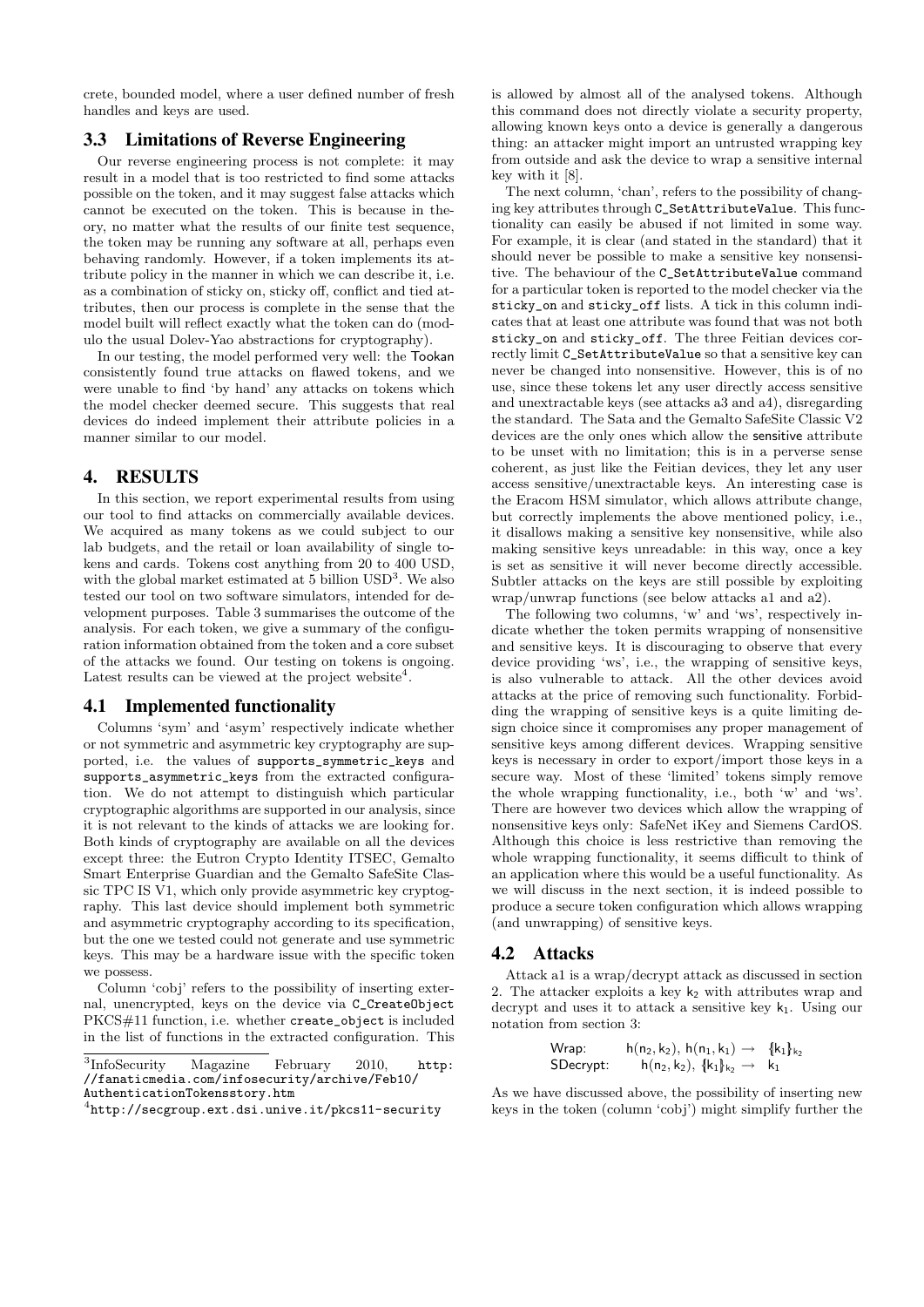|                | Device       |                            |     | Supported Functionality |      |      |   |    | Attacks found |    |    |    |    |                |
|----------------|--------------|----------------------------|-----|-------------------------|------|------|---|----|---------------|----|----|----|----|----------------|
|                | Company      | Model                      | sym | asym                    | cobi | chan | W | WS | a1            | a2 | a3 | a4 | a5 | mc             |
|                | Aladdin      | eToken PRO                 |     |                         |      |      |   |    |               |    |    |    |    | a1             |
| Athena<br>Bull |              | ASEKey                     |     |                         |      |      |   |    |               |    |    |    |    |                |
|                |              | Trustway RCI               |     |                         |      |      |   |    |               |    |    |    |    | a1             |
|                | Eutron       | Crypto Id. ITSEC           |     |                         |      |      |   |    |               |    |    |    |    |                |
| <b>USB</b>     | Feitian      | StorePass2000              |     |                         |      |      |   |    |               |    |    |    |    | a <sub>3</sub> |
|                | Feitian      | ePass2000                  |     |                         |      |      |   |    |               |    |    |    |    | a3             |
|                | Feitian      | ePass3003Auto              |     |                         |      |      |   |    |               |    |    |    |    | a <sub>3</sub> |
|                | Gemalto      | Smart Enterprise Guardian  |     |                         |      |      |   |    |               |    |    |    |    |                |
|                | MXI Security | Stealth MXP Bio            |     |                         |      |      |   |    |               |    |    |    |    |                |
|                | SafeNet      | $i$ Key 2032               |     |                         |      |      |   |    |               |    |    |    |    |                |
|                | Sata         | DKey                       |     |                         |      |      |   |    |               |    |    |    |    | a3             |
|                | ACS          | ACOS5                      |     |                         |      |      |   |    |               |    |    |    |    |                |
| Card           | Athena       | ASE Smartcard              |     |                         |      |      |   |    |               |    |    |    |    |                |
|                | Gemalto      | Cyberflex V2               |     |                         |      |      |   |    |               |    |    |    |    | a2             |
|                | Gemalto      | SafeSite Classic TPC IS V1 |     |                         |      |      |   |    |               |    |    |    |    |                |
|                | Gemalto      | SafeSite Classic TPC IS V2 |     |                         |      |      |   |    |               |    |    |    |    | a3             |
|                | Siemens      | CardOS V4.3 B              |     |                         |      |      |   |    |               |    |    |    |    | a4             |
| Soft           | Eracom       | <b>HSM</b> simulator       |     |                         |      |      |   |    |               |    |    |    |    | a1             |
|                | <b>IBM</b>   | opencryptoki 2.3.1         |     |                         |      |      |   |    |               |    |    |    |    | a1             |

|               | Acronym        | Description                                                               |  |  |  |  |  |
|---------------|----------------|---------------------------------------------------------------------------|--|--|--|--|--|
|               | sym            | symmetric-key cryptography                                                |  |  |  |  |  |
|               | asym           | asymmetric-key cryptography                                               |  |  |  |  |  |
| Supported     | cobj           | inserting new keys via C_CreateObject                                     |  |  |  |  |  |
| functionality | chan           | changing key attributes                                                   |  |  |  |  |  |
|               | W              | wrapping keys                                                             |  |  |  |  |  |
|               | WS             | wrapping sensitive keys                                                   |  |  |  |  |  |
|               | a1             | wrap/decrypt attack based on symmetric keys                               |  |  |  |  |  |
| Attacks       | a2             | wrap/decrypt attack based on asymmetric keys                              |  |  |  |  |  |
|               | a3             | sensitive keys are directly readable                                      |  |  |  |  |  |
|               | a4             | unextractable keys are directly readable (forbidden by the standard)      |  |  |  |  |  |
|               | a <sub>5</sub> | sensitive/unextractable keys can be changed into nonsensitive/extractable |  |  |  |  |  |
|               | mc             | first attack found by Tookan                                              |  |  |  |  |  |

#### Table 3: Summary of results on devices

attack. It is sufficient to add a known wrapping key:

$$
\begin{array}{lll} \text{CreateObject:} & k_2 \xrightarrow{\text{new n}_2} & h(n_2, k_2) \\ \text{Wrap:} & h(n_2, k_2), h(n_1, k_1) \rightarrow & \{k_1\}_{k_2} \end{array}
$$

The attacker can then decrypt  $\{k_1\}_{k_2}$  since he knows key  $k_2$ . SATMC discovered this variant of the attack on vulnerable tokens. We note that despite its apparent simplicity, this attack has not appeared before in the PKCS#11 security literature [6, 8].

Attack a2 is a variant of the previous ones in which the wrapping key is a public key  $\mathsf{pub}(z)$  and the decryption key is the corresponding private key  $\text{priv}(z)$ :

$$
\begin{array}{lll} \text{Wrap:} & h(n_2,\mathsf{pub}(z)), h(n_1,k_1) \rightarrow & \{k_1\}_{\mathsf{pub}(z)} \\ \text{ADecrypt:} & h(n_2,\mathsf{priv}(z)), \{k_1\}_{k_2} \rightarrow & k_1 \end{array}
$$

In this case too, the possibility of importing key pairs simplifies even more the attacker's task by allowing him to import a public wrapping key while knowing the corresponding private key. Once the wrap of the sensitive key has been performed, the attacker can decrypt the obtained ciphertext using the private key.

Attack a3 is a clear flaw in the PKCS#11 implementation.

It is explicitly required that the value of sensitive keys should never be communicated outside the token. In practice, when the token is asked for the value of a sensitive key, it should return some "value is sensitive"error code. Instead, we found that some of the analysed devices just return the plain key value, ignoring this basic policy. Attack a4 is similar to a3: PKCS#11 requires that keys declared to be unextractable should not be readable, even if they are nonsensitive. If they are in fact readable, this is another violation of PKCS#11 security policy.

Finally, attack a5 refers to the possibility of changing sensitive and unextractable keys respectively into nonsensitive and extractable ones. Only the Sata and Gemalto SafeSite Classic V2 tokens allow this operation. However, notice that this attack is not adding any new flaw for such devices, given that attacks a3 and a4 are already possible and sensitive or unextractable keys are already accessible.

# 4.3 Model-checking results

Column 'mc' reports which of the attacks has been automatically rediscovered via model-checking. SATMC terminates once it has found an attack, hence we report the attack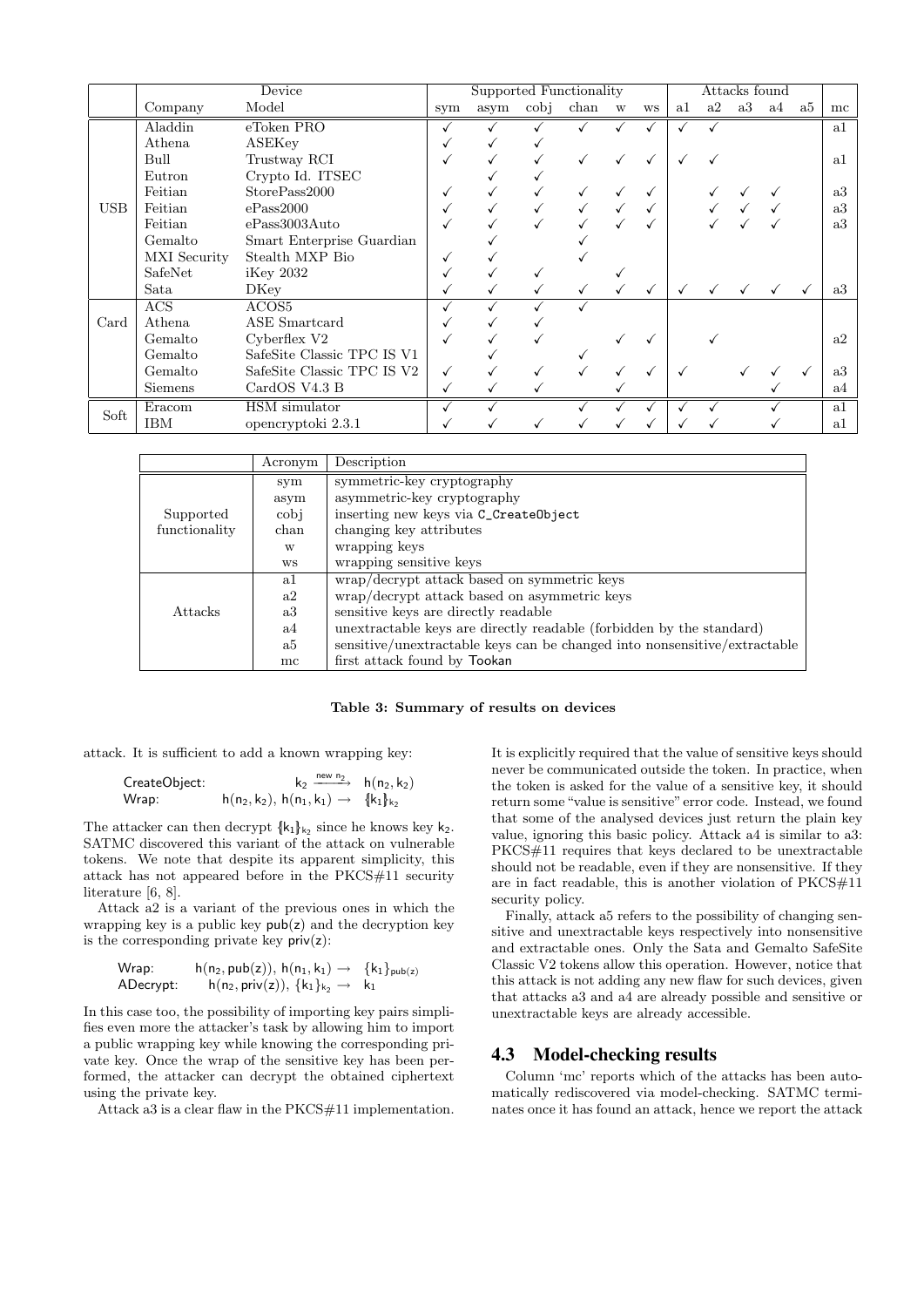that was found first. Run-times for finding the attacks vary from a couple of seconds to just over 3 minutes. We evaluate the performance of the model checker further in section 6.

## 5. FINDING SECURE CONFIGURATIONS

As we noted in the last section, none of the tokens we tested are able to import and export sensitive keys in a secure fashion. In particular, all the analysed tokens are either insecure or have been drastically restricted in their functionality, e.g. by completely disabling wrap and unwrap. Intermediate approaches are in fact possible: the standard can be patched without necessarily removing the wrapping functionality [9]. In this section, we present CryptokiX, a software (fiXed) implementation of a Cryptoki token, whose security is configurable by selectively enabling different patches. As well as providing Tookan with test data, this proof-of-concept of a secure token has also been adopted for educational purposes in a security lab class at the University of Venice, during which students are challenged to extract a sensitive key from a token which has only a subset of the patches turned on, so as to be insecure but not easy to attack [2].

Our starting point is openCryptoki [13], an open-source PKCS#11 implementation for Linux including a software token for testing. As shown in Table 3, the analysis of open-Cryptoki software token has revealed that it is subject to all the non-trivial attacks. This is in a sense expected, as it implements the standard 'as is', i.e., with no security patches. We have thus extended openCryptoki with:

Conflicting attributes. We have seen, for example, that it is insecure to allow the same key to be used for wrapping and decrypting. In CryptokiX it is possible to specify a set of conflicting attributes.

Sticky attributes. We know that some attributes should always be sticky, such as sensitive. This is also useful when combined with the 'conflicting attributes' patch above: if wrap and decrypt are conflicting, we certainly want to avoid that the wrap attribute can be unset so as to allow the decrypt attribute to be set.

Wrapping formats. It has been shown that specifying a non-conflicting attribute policy is not sufficient for security [6, 8]. A wrapping format should also be used to correctly bind key attributes to the key. This prevents attacks where the key is unwrapped twice with conflicting attributes. Some existing devices already include such wrapping formats; an example is the Eracom ProtectServer [9].

Secure templates. We limit the set of admissible attribute combinations for keys in order to avoid that they ever assume conflicting roles at creation time. This is configurable at the level of the specific PKCS#11 operation. For example, we can define different secure templates for different operations such as key generation and unwrapping.

A way to combine the first three patches with a wrapping format that binds attributes to keys in order to create a secure token has already been demonstrated [11]. Here we show how the fourth patch works, as it is an original idea for a configuration that has not yet appeared in the literature. This patch does not require any new cryptographic mechanisms to be added to the standard, making it quite simple and cheap to incorporate into existing devices. We consider here a set of templates with attributes sensitive and

extractable always set. Other attributes wrap, unwrap, encrypt and decrypt are set as follows:

- Key generation: we allow three possible templates:
	- 1. wrap and unwrap, for exporting/importing other keys;
	- 2. encrypt and decrypt, for cryptographic operations;
	- 3. neither of the four attributes set, i.e. the default template if none of the above is specified.

Key creation/import: we allow two possible templates for any key created with CreateObject or imported with Unwrap:

- 1. unwrap,encrypt set and wrap,decrypt unset;
- 2. none of the four attributes set.

The templates for key generation are rather intuitive and correspond to a clear separation of key roles, which seems a sound basis for a secure configuration. The rationale behind the single template for key creation/import, however, is less obvious and might appear rather restrictive. The idea is to allow wrapping and unwrapping of keys while 'halving' the functionality of created/unwrapped keys: these latter keys can only be used to unwrap other keys or to encrypt data, wrapping and decrypting under such keys are forbidden. This, in a sense, offers an asymmetric usage of imported keys: to achieve full-duplex encrypted communication two devices will each have to wrap and send a freshly generated key to the other device. Once the keys are unwrapped and imported in the other devices they can be used to encrypt outgoing data in the two directions. Notice that imported keys can never be used to wrap sensitive keys. Note also that we require that all attributes are sticky on and off, and that we assume for bootstrapping that any two devices that may at some point wish to communicate have a shared long term symmetric key installed on them at personalisation time. This need only be used once in each direction. Our solution works well for pairwise communication, where the overhead is just one extra key, but would be more cumbersome for group key sharing applications.

We analysed the developed solution by extracting the model using Tookan. A model for SATMC was constructed using the abstraction option (see section 3.2). Given the resulting model, SATMC terminates with no attacks in a couple of seconds, allowing us to conclude the patch is safe in our abstract model for unbounded numbers of fresh keys and handles. Note that although no sensitive keys can be extracted by an intruder, there is of course no integrity check on the wrapped keys that are imported. Indeed, without having an encryption mode with an integrity check this would seem to be impossible. This means that one cannot be sure that a key imported on to the device really corresponds to a key held securely on the intended receipient's device. This limitation would have to be taken into account when evaluating the suitability of this configuration for an application. CryptokiX is available online<sup>5</sup>.

# 6. CONCLUSION

We conclude by evaluating the state of commercial security tokens, the performance of Tookan, and lessons for future key management APIs.

 $5$ http://secgroup.ext.dsi.unive.it/cryptokix